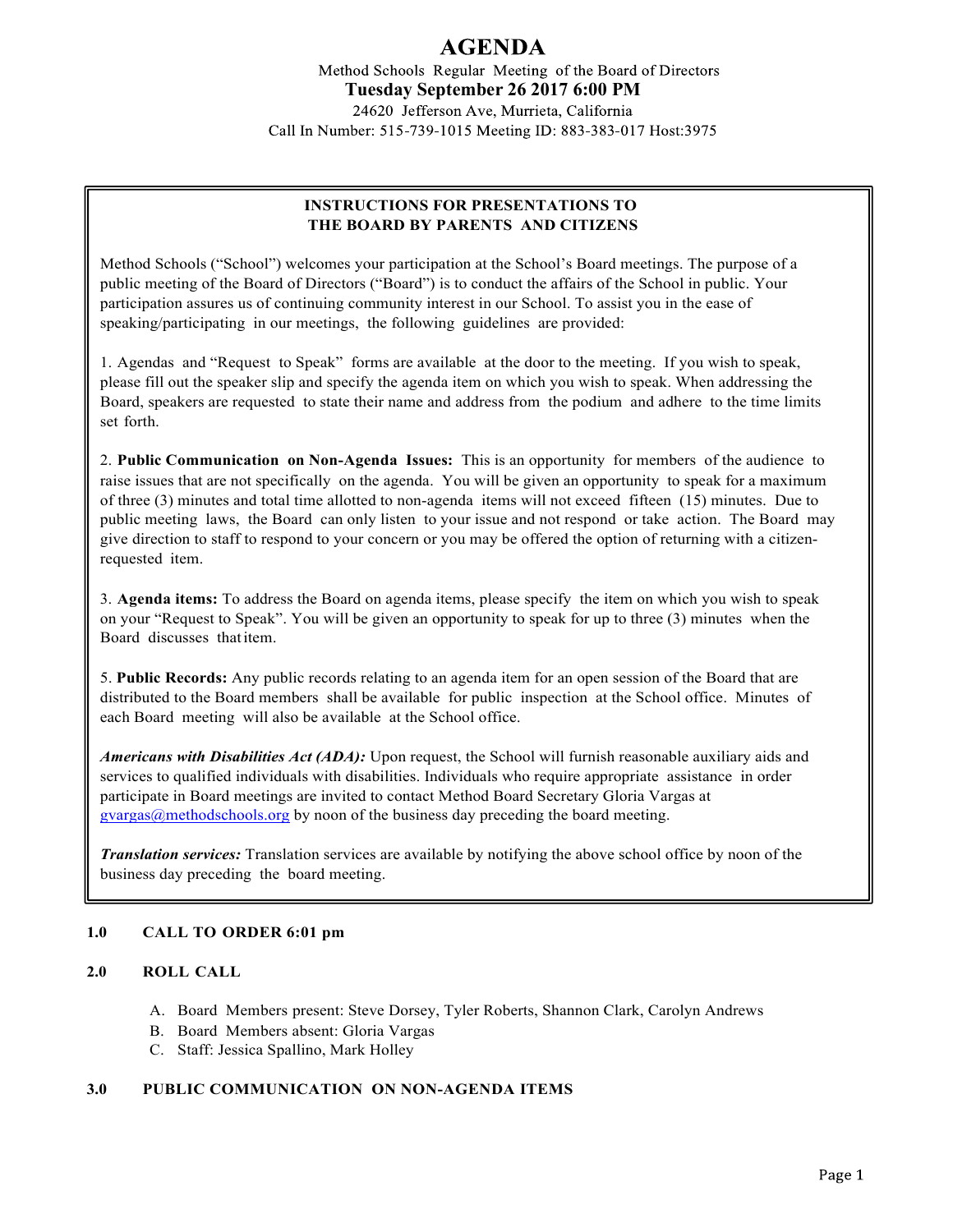# **AGENDA**

Method Schools Regular Meeting of the Board of Directors **Tuesday September 26 2017 6:00 PM**

24620 Jefferson Ave, Murrieta, California Call In Number: 515-739-1015 Meeting ID: 883-383-017 Host:3975

No individual presentation shall be for more than three (3) minutes and the total time for this purpose shall not exceed fifteen (15) minutes. Ordinarily, Board members will not respond to presentations and no action can be taken. However, the Board may give direction to staff following a presentation.

#### **4.0 REPO RTS**

- **4.1** Marketing Update
- **4.2** Staffing Update
- **4.3** Product Update-**WASC Schedule, Board Member Stipend to be on next month's agenda 4.4** Financial Report
- 

# **5.0 ACTION ITEMS**

- **5.1 2017-18 Curriculum Project** The Board will be asked to approve the 2017-18 Curriculum Project for Method Schools.
	- First: Shannon Second: Steve Ayes: 4 Nays: 0

#### **8.0 BOARD MEMBER REPORTS**

Individual Board members will report on participation in school events and/or committees, District events, or attendance at special meetings or training/workshops.

#### **9.0 ADJOURNMENT 6:33 pm**

Next Meeting: 12/12/17